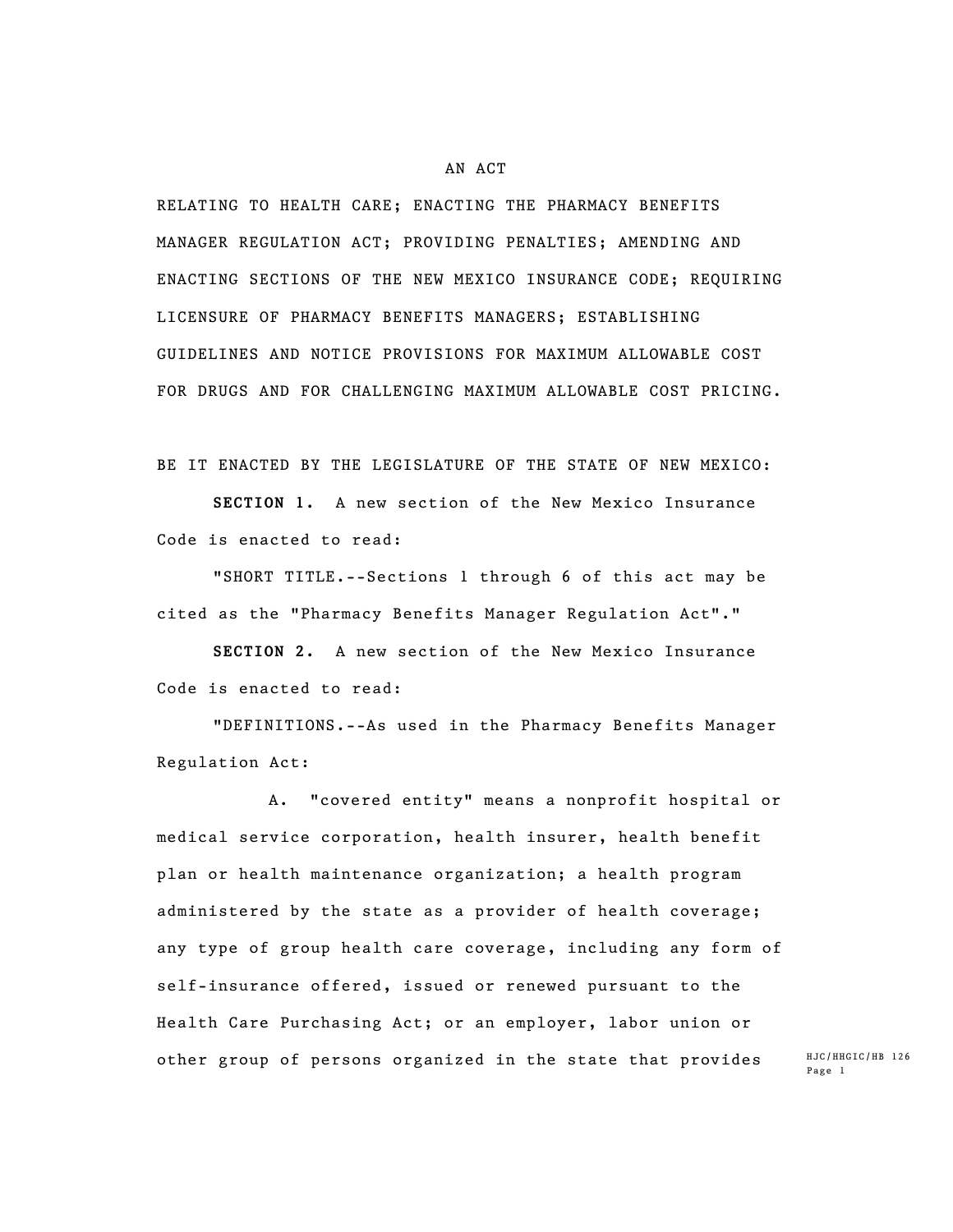health coverage to covered individuals who are employed or reside in the state. "Covered entity" does not include a self-funded plan that is exempt from state regulation pursuant to the federal Employee Retirement Income Security Act of 1974; a plan issued for coverage for federal employees; or a health plan that provides coverage only for accidental injury, specified disease, hospital indemnity, medicare supplement, disability income, long-term care or other limited benefit health insurance policies and contracts;

B. "covered individual" means a member, participant, enrollee, contract holder, policy holder or beneficiary of a covered entity who is provided health coverage by the covered entity and includes a dependent or other person provided health coverage through a policy, contract or plan for a covered individual;

C. "medicare advantage plan" or "MA-PD" means a prescription drug program authorized pursuant to Part C of Title 18 of the federal Medicare Prescription Drug, Improvement, and Modernization Act of 2003 that provides qualified prescription drug coverage;

D. "pharmacist" means an individual licensed as a pharmacist by the board of pharmacy;

E. "pharmacy" means a licensed place of business where drugs are compounded or dispensed and pharmacist services are provided;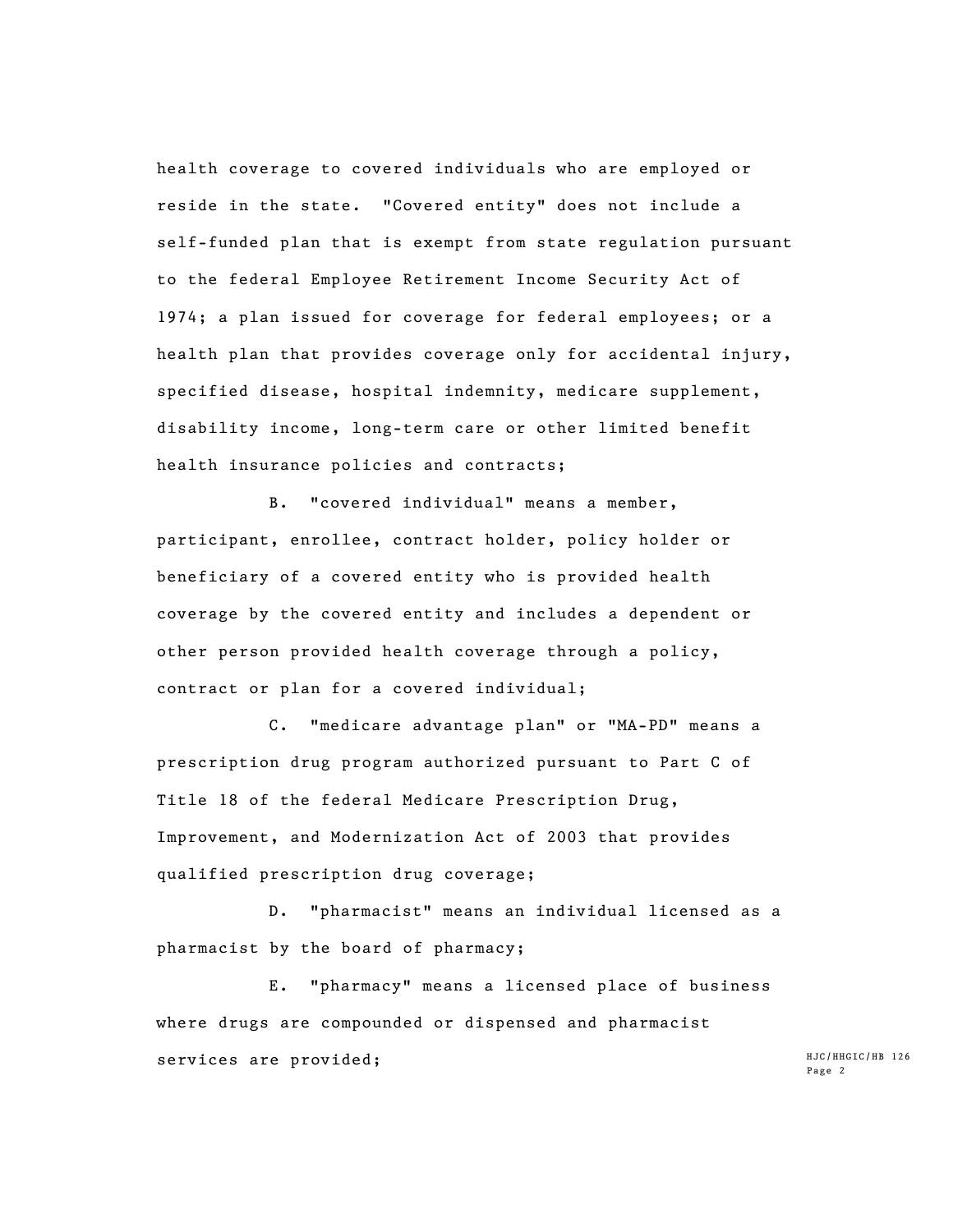F. "pharmacy benefits management" means the service provided to a health benefit plan or health insurer, directly or through another person, including the procurement of prescription drugs to be dispensed to patients, or the administration or management of prescription drug benefits, including:

(1) mail service pharmacies; and

(2) claims processing, retail network management or payment of claims to pharmacies for dispensing dangerous drugs, as those drugs are defined in the New Mexico Drug, Device and Cosmetic Act;

G. "pharmacy benefits manager" means a person or a wholly or partially owned or controlled subsidiary of a person that provides claims administration, benefit design and management, pharmacy network management, negotiation and administration of product discounts, rebates and other benefits accruing to the pharmacy benefits manager or other prescription drug or device services to third parties, but "pharmacy benefits manager" does not include licensed health care facilities, pharmacies, licensed health care professionals, health insurers, unions, health maintenance organizations, medicare advantage plans or prescription drug plans when providing formulary services to their own patients, employees, members or beneficiaries;

H. "prescription drug plan" or "PDP" means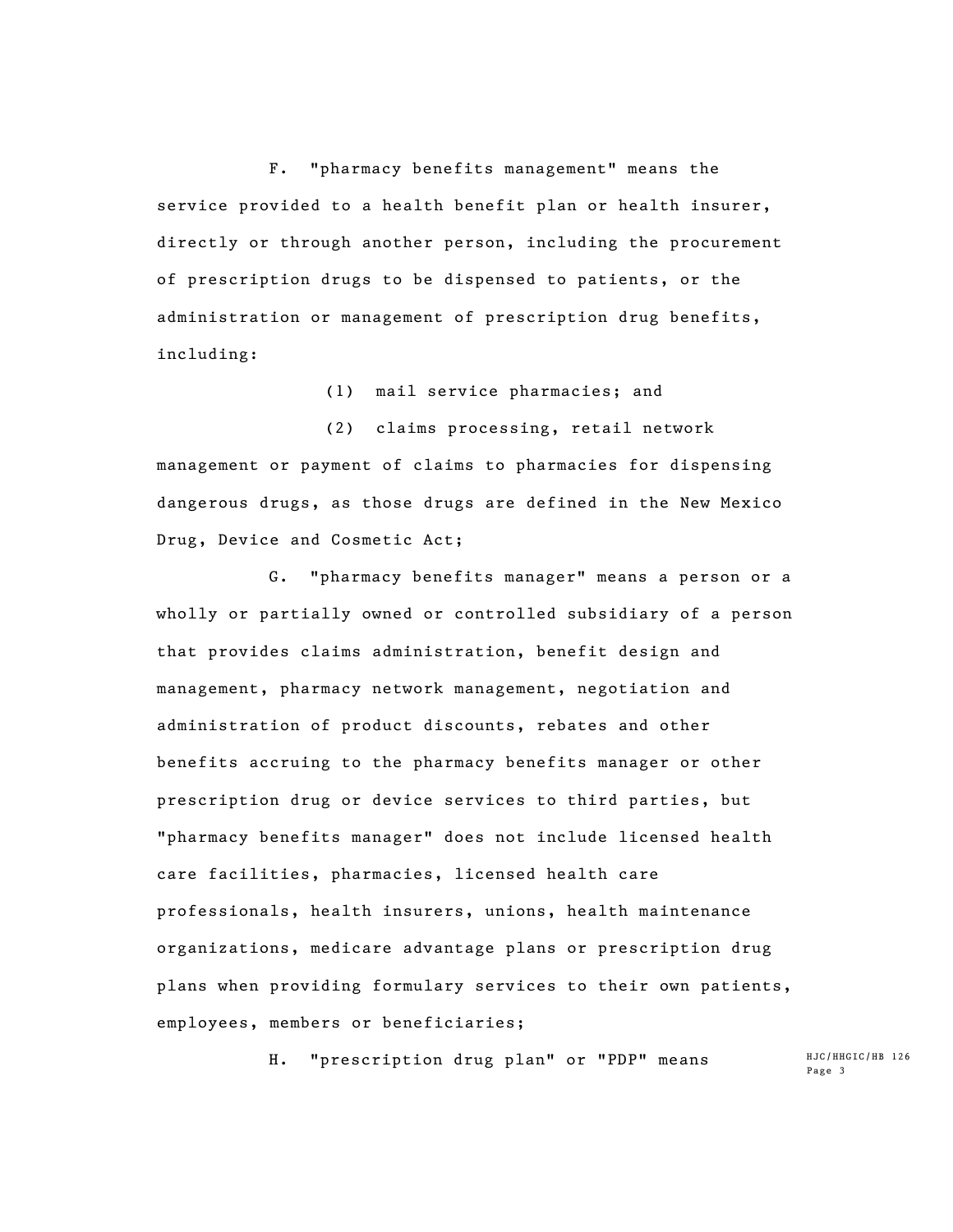prescription drug coverage that is offered pursuant to a policy, contract or plan that has been approved as specified in 42 CFR Part 423 and that is offered by a prescription drug plan sponsor that has a contract with the federal centers for medicare and medicaid services of the United States department of health and human services; and

I. "superintendent" means the superintendent of insurance."

**SECTION 3.** A new section of the New Mexico Insurance Code is enacted to read:

"LICENSE.--

A. A person shall not operate as a pharmacy benefits manager unless licensed by the superintendent in accordance with the Pharmacy Benefits Manager Regulation Act and applicable federal and state laws.

B. An application for licensure as a pharmacy benefits manager shall require only the following information:

(1) the identity of the pharmacy benefits manager;

(2) the name and business address of the contact person for the pharmacy benefits manager; and

(3) where applicable, the federal employer identification number for the pharmacy benefits manager.

C. The superintendent shall enforce the provisions of the Pharmacy Benefits Manager Regulation Act and may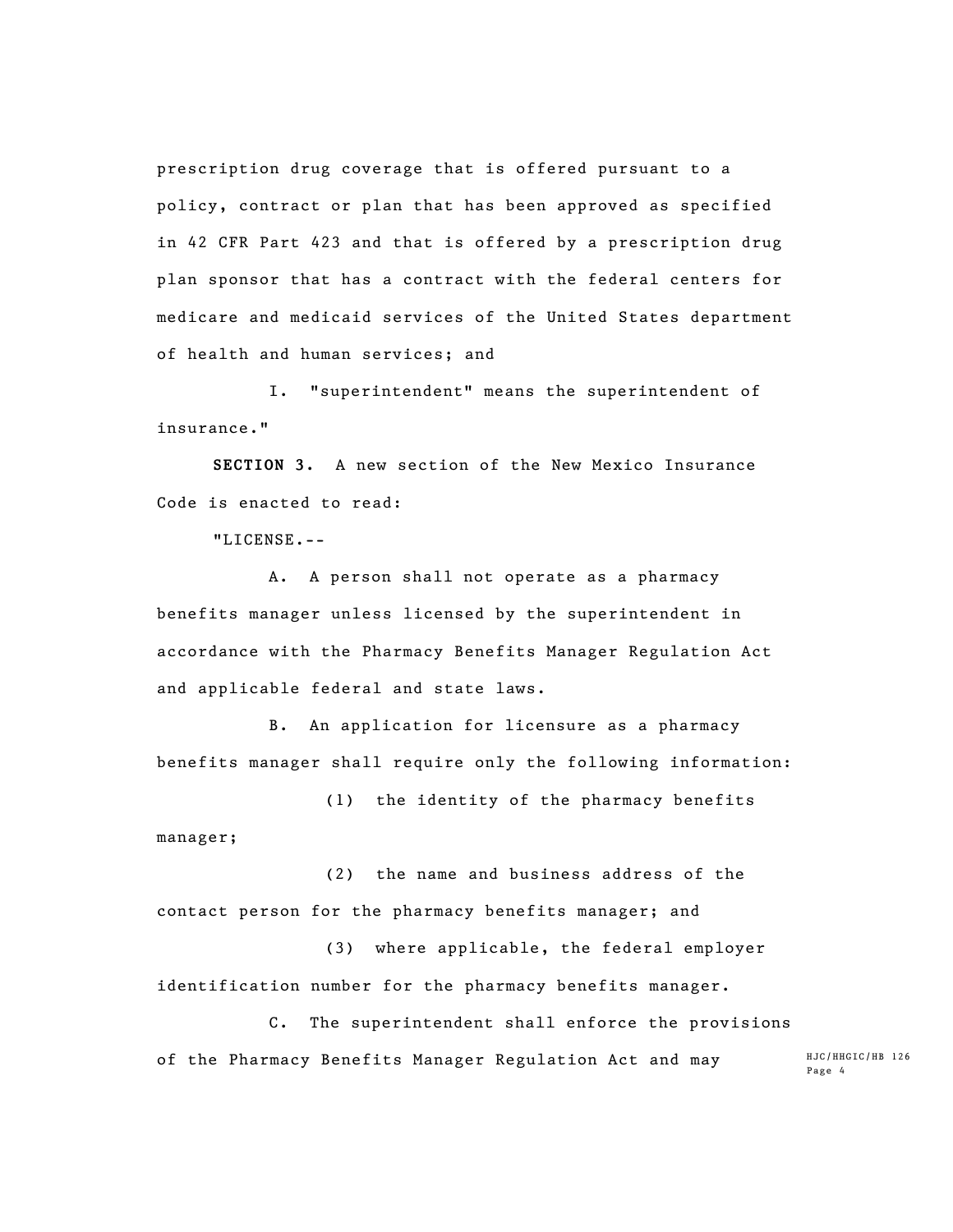suspend or revoke a license issued to a pharmacy benefits manager or deny an application for a license or renewal of a license if:

(1) the pharmacy benefits manager is operating materially in contravention of its application;

(2) the pharmacy benefits manager has failed to continuously meet or substantially comply with the requirements for issuance of a license;

(3) the pharmacy benefits manager has failed to substantially comply with applicable state or federal laws or rules; or

(4) the pharmacy benefits manager has transacted insurance in the state without authorization or has transacted insurance for a product that is not issued by an authorized insurer.

D. If the license of a pharmacy benefits manager is revoked, the manager shall proceed, immediately following the effective date of the order of revocation, to wind up its affairs and conduct no further business except as may be essential to the orderly conclusion of its affairs. The superintendent may permit further operation of the pharmacy benefits manager if the superintendent finds it to be in the best interest of patients to obtain pharmacist services.

HJC/HHGIC/HB 126 E. A person whose pharmacy benefits manager license has been denied, suspended or revoked may seek review

Page 5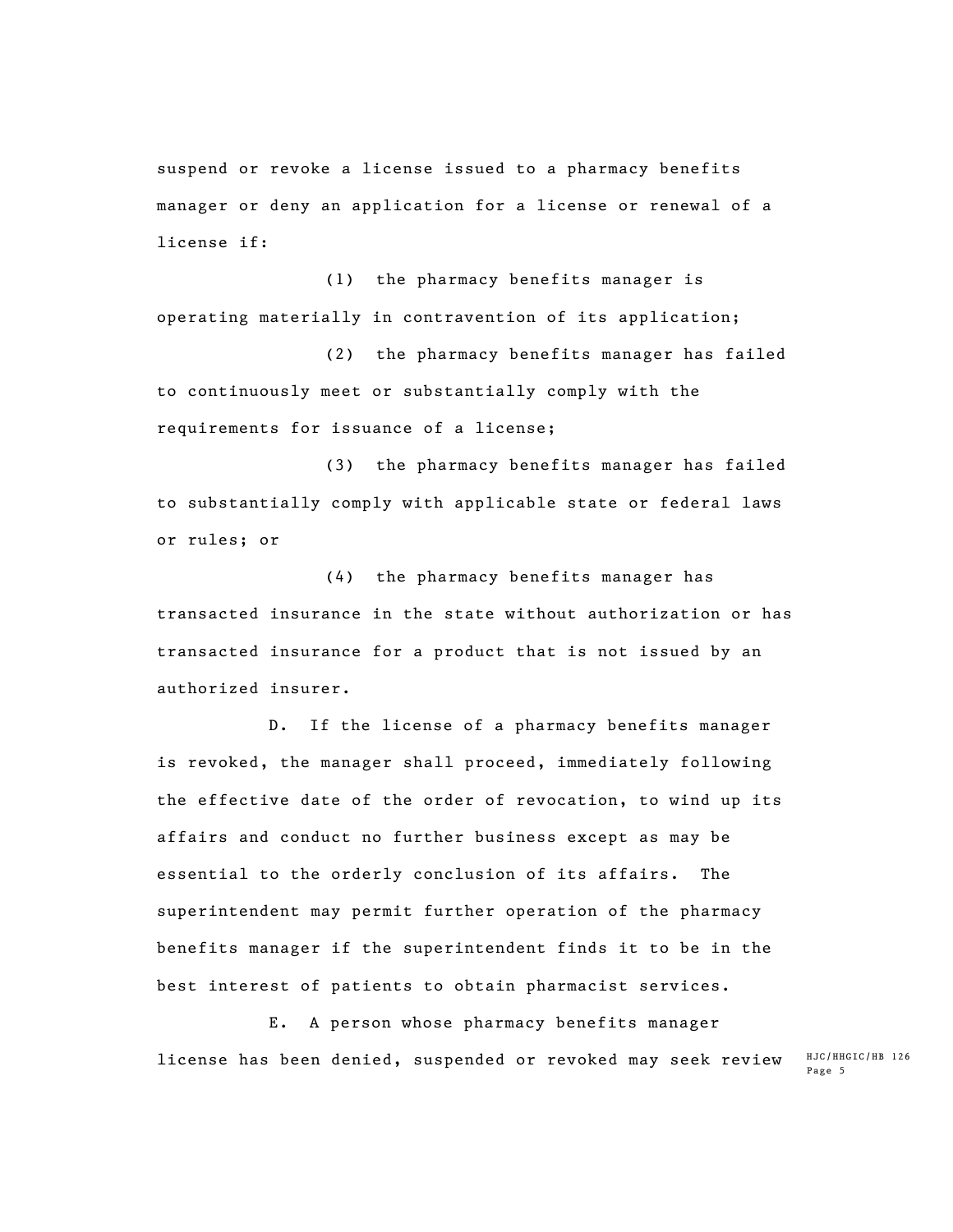of the denial, suspension or revocation pursuant to the provisions of Chapter 59A, Article 4 NMSA 1978."

**SECTION 4.** A new section of the New Mexico Insurance Code is enacted to read:

"MAXIMUM ALLOWABLE COST PRICING REQUIREMENTS.--

A. A pharmacy benefits manager using maximum allowable cost pricing shall:

(1) to place a drug on a maximum allowable cost list, ensure that the drug:

(a) is listed as "A" or "B" rated in the most recent version of the United States food and drug administration's approved drug products with therapeutic equivalence evaluations, also known as the "orange book";

(b) has an "NR" or "NA" rating or a similar rating by a nationally recognized reference; and

by pharmacies in the state from national or regional wholesalers and is not obsolete;

(c) is generally available for purchase

(2) provide to a network pharmacy provider, at the time a contract is entered into or renewed with the network pharmacy provider, the sources used to determine the maximum allowable cost pricing for the maximum allowable cost list specific to that provider;

(3) review and update maximum allowable cost price information at least once every seven business days to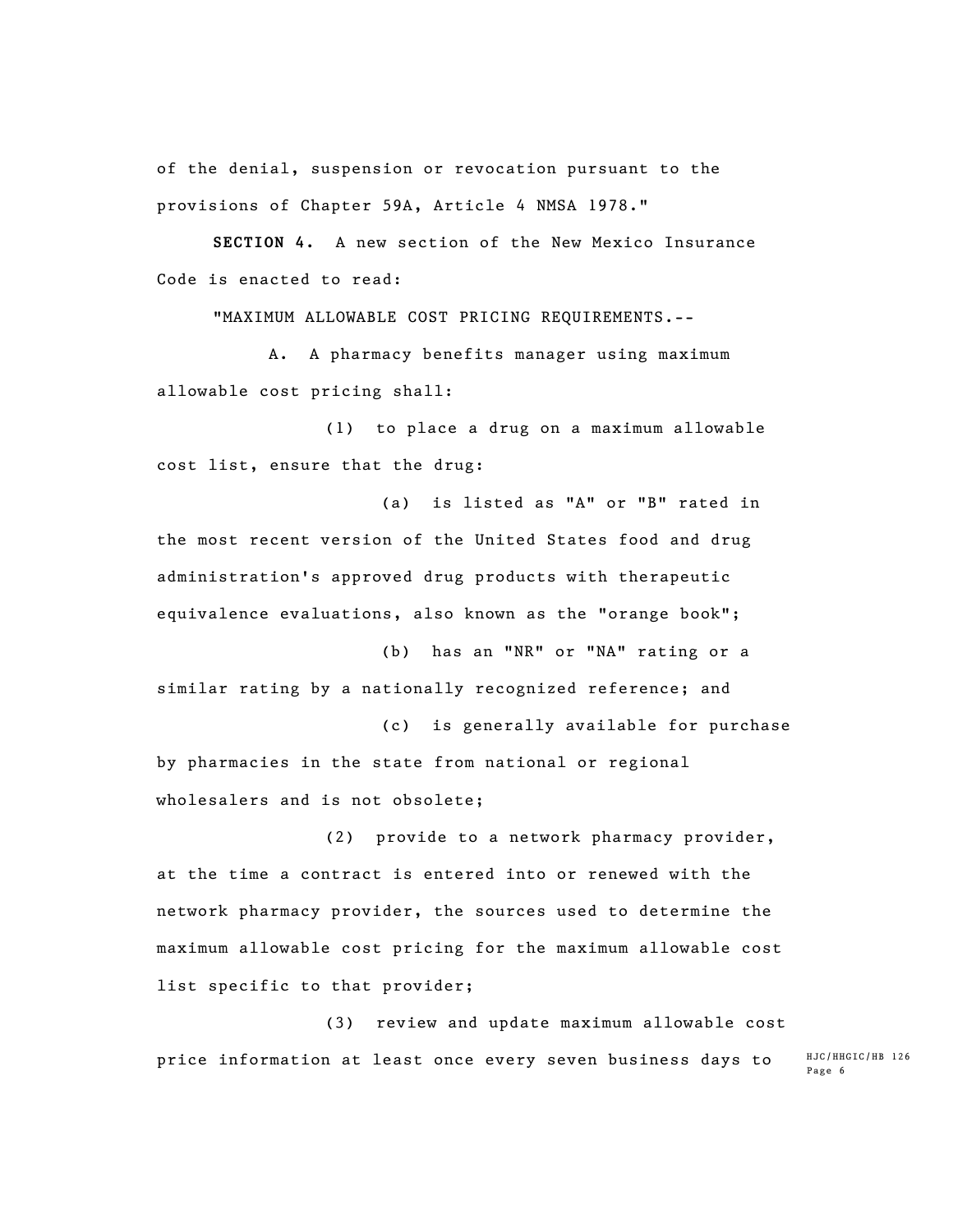reflect any modification of maximum allowable cost pricing;

(4) establish a process for eliminating products from the maximum allowable cost list or modifying maximum allowable cost prices in a timely manner to remain consistent with pricing changes and product availability in the marketplace;

(5) provide a procedure under which a network pharmacy provider may challenge a listed maximum allowable cost price for a drug and respond to a challenge not later than the fifteenth day after the date the challenge is made. If the challenge is successful, a pharmacy benefits manager using maximum allowable cost pricing shall make an adjustment in the drug price effective one day after the challenge is resolved, and make the adjustment applicable to all similarly situated network pharmacy providers, as determined by the managed care organization or pharmacy benefits manager, as appropriate. If the challenge is denied, the pharmacy benefits manager using maximum allowable cost pricing shall provide the reason for the denial; and

(6) provide a process for each of its network pharmacy providers to readily access the maximum allowable cost list specific to that provider.

B. A maximum allowable cost list specific to a provider and maintained by a managed care organization or pharmacy benefits manager is confidential.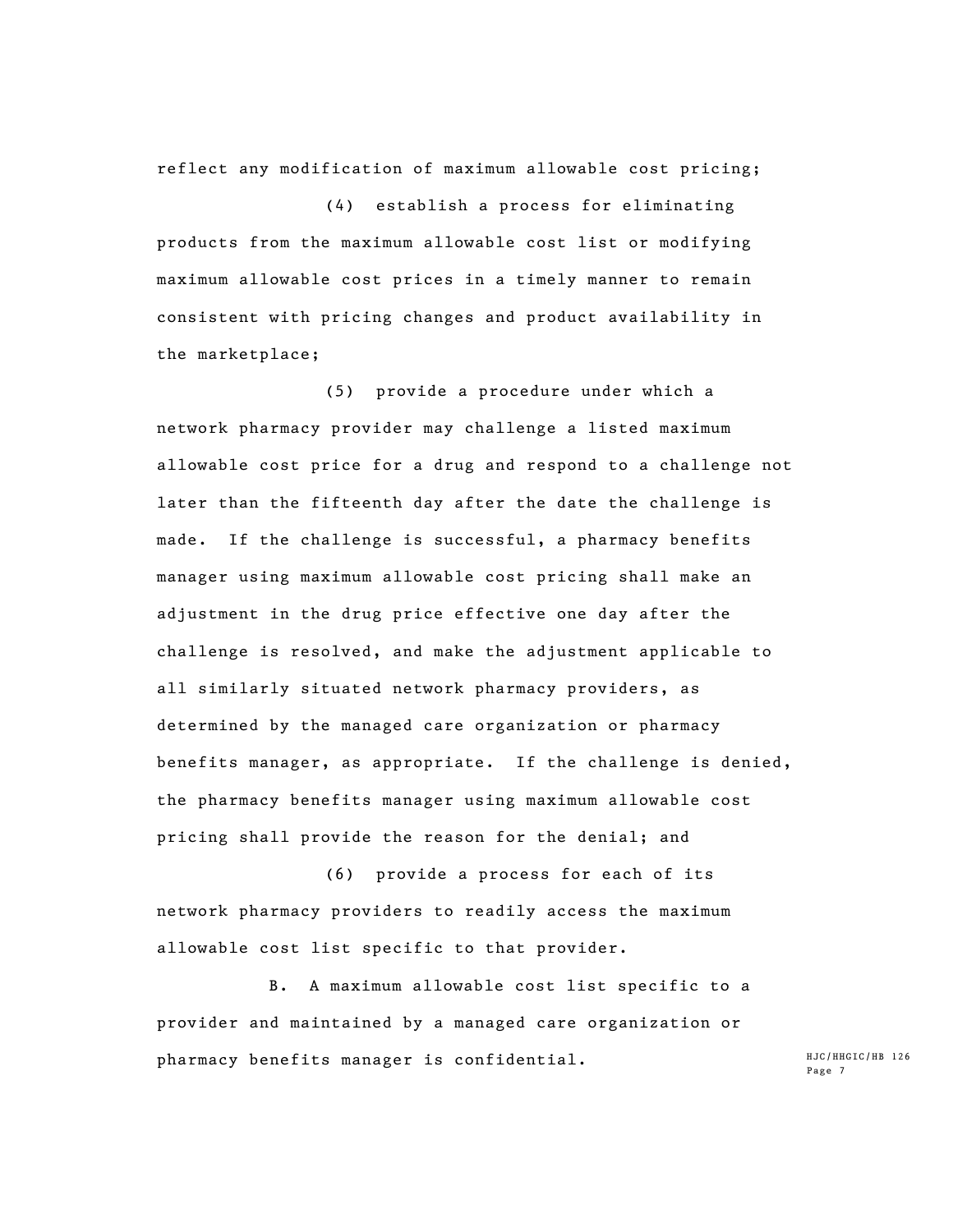C. As used in this section, "maximum allowable cost" means the maximum amount that a pharmacy benefits manager will reimburse a pharmacy for the cost of a generic drug."

**SECTION 5.** A new section of the New Mexico Insurance Code is enacted to read:

"PHARMACY BENEFITS MANAGER CONTRACTS.--

A. A pharmacy benefits manager shall not require that a pharmacy participate in one contract in order to participate in another contract.

B. Each pharmacy benefits manager shall provide to the pharmacies, at least thirty days prior to its execution, a contract written in plain English.

C. A contract between a pharmacy benefits manager and a pharmacy shall provide specific time limits for the pharmacy benefits manager to pay the pharmacy for services rendered."

**SECTION 6.** A new section of the New Mexico Insurance Code is enacted to read:

"AUDIT--PHARMACY BENEFITS MANAGER.--A pharmacy benefits manager, whether licensed pursuant to the Pharmacy Benefits Manager Regulation Act or exempt from licensure pursuant to that act, shall be subject to Section 61-11-18.2 NMSA 1978."

**SECTION 7.** Section 59A-6-1 NMSA 1978 (being Laws 1984, Chapter 127, Section 101, as amended) is amended to read: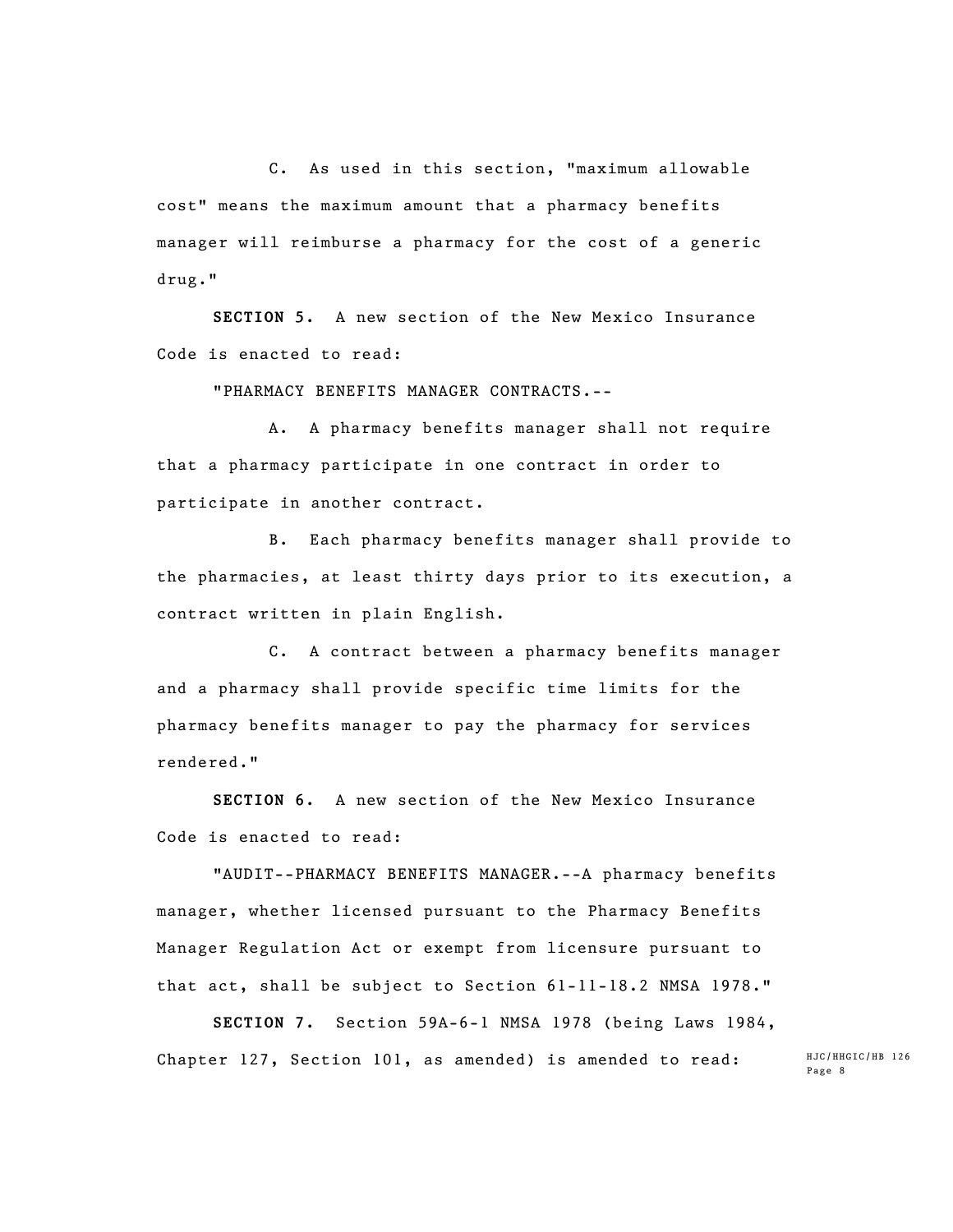"59A-6-1. FEE SCHEDULE.--The superintendent shall collect the following fees:

A. insurer's certificate of authority -

(1) filing application for certificate of authority, and issuance of certificate of authority, if issued, including filing of all charter documents, financial statements, service of process, power of attorney, examination reports and other documents included with and part of the application.. . . . . . . . . . . . . . . . . . . . \$1,000.00

(2) annual continuation of certificate of authority, per kind of insurance.  $\ldots$  . . . . . . . . 200.00

(3) reinstatement of certificate of authority (Section 59A-5-23 NMSA 1978). . . . . . . . . 150.00

(4) amendment to certificate of authority.. . . . . . . . . . . . . . . . . . . . . . . 200.00

B. charter documents - filing amendment to any charter document (as defined in Section 59A-5-3 NMSA 1978). . . . . . . . . . . . . . . . . . . . . . . 10.00

C. annual statement of insurer, filing. . . 200.00

D. service of process, acceptance by superintendent and issuance of certificate of service, where issued. . . . . . . . . . . . . . . . . . . . . . . . . 10.00

E. agents' licenses and appointments -

HJC/HHGIC/HB 126 license and issuance of license, if issued. . . . . . .  $30.00$   $_{\texttt{Page 9}}^{\texttt{HJC/HH}}$ 

(1) filing application for original agent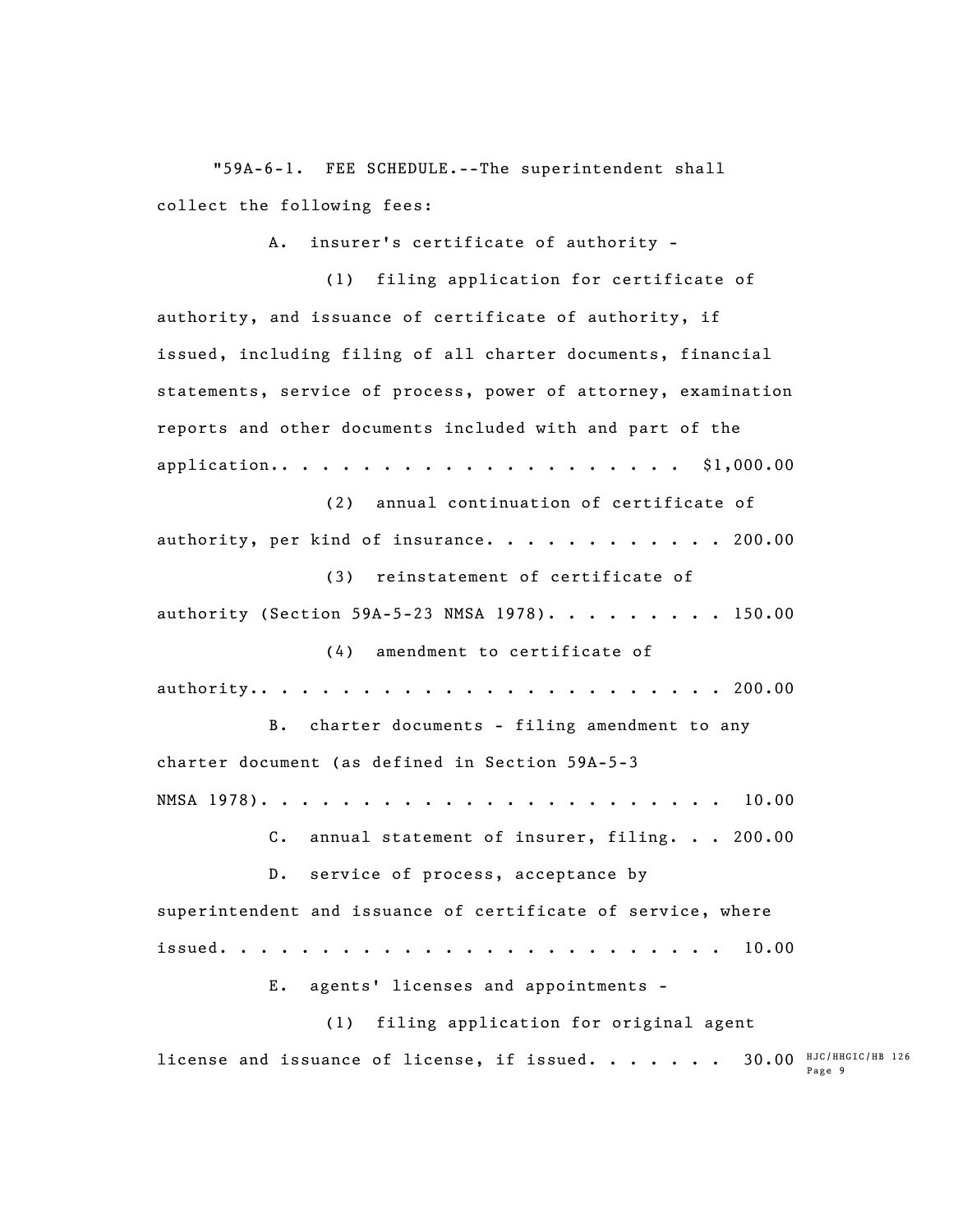HJC/HHGIC/HB 126 Page 10 affiliation.. . . . . . . . . . . . . . . . . . . . . . 20.00(2) appointment of agent - (a) filing appointment, per kind of insurance, each insurer.. . . . . . . . . . . . . . . 20.00 (b) annual continuation of appointment, each insurer. . . . . . . . . . . . . . . . . . . . . . 20.00 (3) variable annuity agent's license - (a) filing application for license and issuance of license, if issued. . . . . . . . . . . . . 30.00 (b) annual continuation of appointment . . . . . . . . . . . . . . . . . . . . . . 20.00 (4) temporary license - (a) as to life and health insurance or both. . . . . . . . . . . . . . . . . . . . . . . . . . 30.00 (b) as to property insurance... 30.00 (c) as to casualty/surety  $insurance...$   $\ldots$   $\ldots$   $\ldots$   $\ldots$   $\ldots$   $\ldots$   $\ldots$   $\ldots$   $\ldots$   $\ldots$   $\ldots$   $\ldots$   $\ldots$   $\ldots$   $\ldots$   $\ldots$   $\ldots$   $\ldots$   $\ldots$   $\ldots$   $\ldots$   $\ldots$   $\ldots$   $\ldots$   $\ldots$   $\ldots$   $\ldots$   $\ldots$   $\ldots$   $\ldots$   $\ldots$   $\ldots$   $\ldots$   $\ldots$   $\ldots$   $\ldots$ (d) as to vehicle insurance. . . 30.00 F. agency license and affiliations - (1) filing application for original agency business entity license and issuance of license, if issued .. . . . . . . . . . . . . . . . . . . . . . . . 30.00 (2) filing of individual affiliation, per kind of insurance . . . . . . . . . . . . . . . . . . 20.00 (3) annual continuation of individual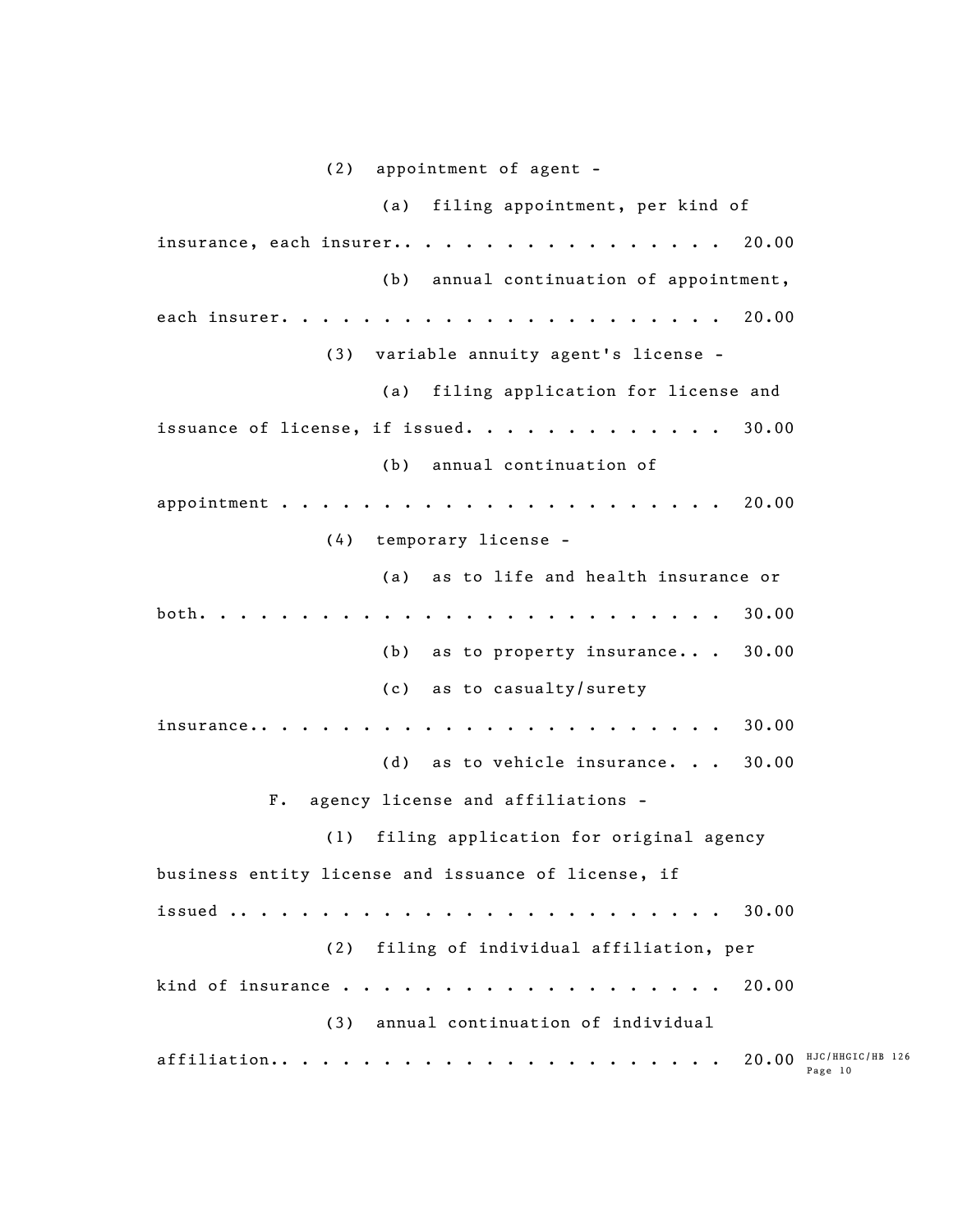G. solicitor license - (1) filing application for original license and issuance of license, if issued.  $\cdots$  . . . . . . . 30.00 (2) annual continuation of appointment, per kind of insurance.. . . . . . . . . . . . . . . . . . 20.00 H. broker license - (1) filing application for license and issuance of original license, if issued..........  $30.00$ (2) annual continuation of license.. . . . . . . . . . . . . . . . . . . . . . . . 30.00 I. insurance vending machine license - (1) filing application for original license and issuance of license, if issued, each machine. . . . 25.00 (2) annual continuation of license, each machine.. . . . . . . . . . . . . . . . . . . . . . . . 25.00 J. examination for license, application for examination conducted directly by superintendent, each grouping of kinds of insurance to be covered by the examination as provided by the superintendent's rules, and payable as to each instance of examination.  $\ldots$  . . . . 50.00

K. surplus lines insurer - filing application for qualification as eligible surplus lines insurer.. . . . . . . . . . . . . . . . . . . . . . . 1,000.00

L. surplus lines broker license -

(1) filing application for original license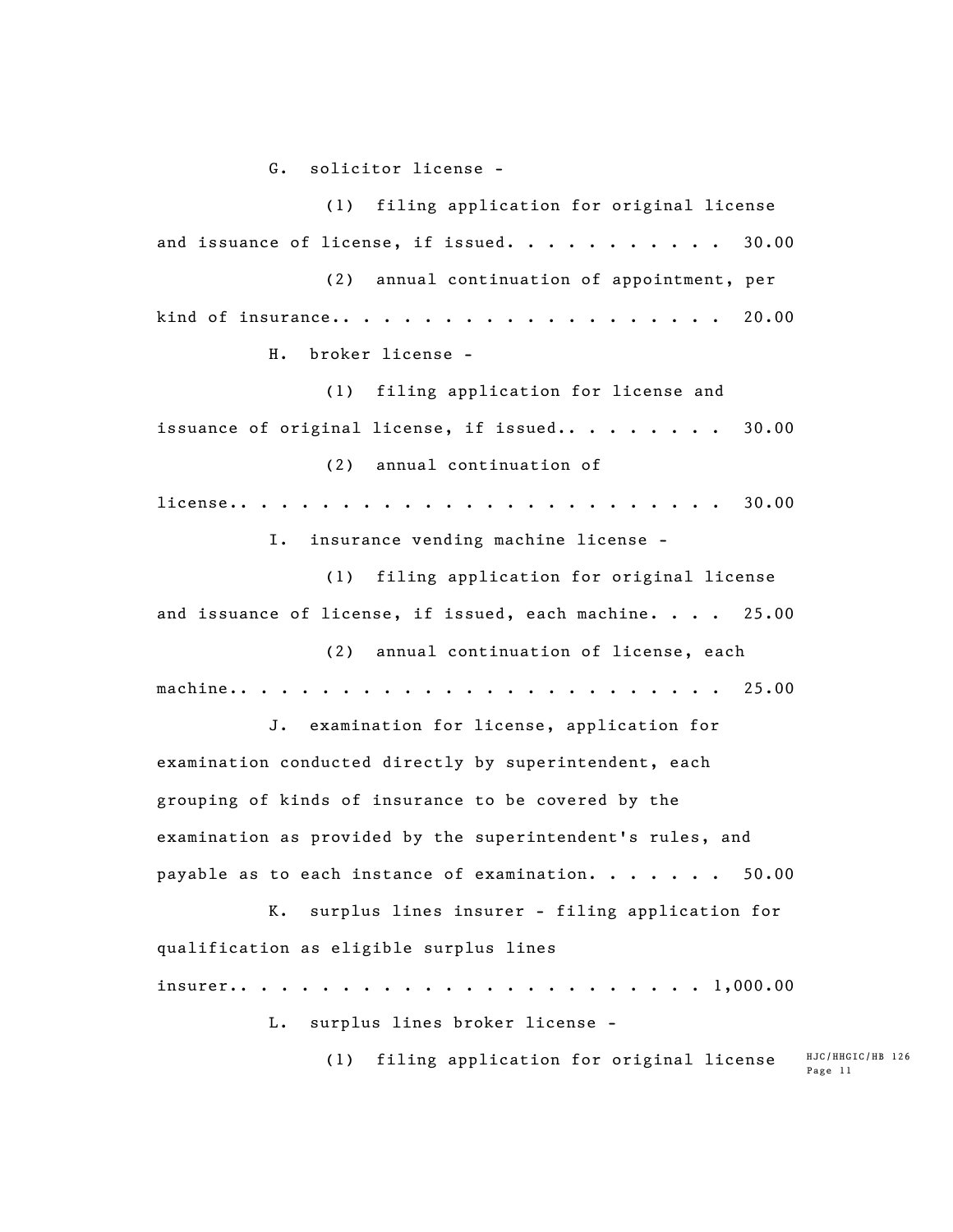HJC/HHGIC/HB 126 license and issuance of license, if issued  $\ldots$  . . . . 1,000.00  $_{\tt Page\ 12}^{\tt HIG/HHG}$ and issuance of license, if issued.  $\ldots$  . . . . . . . 100.00 (2) annual continuation of license.. . . . . . . . . . . . . . . . . . . . . . . . 100.00 M. surplus lines broker license and affiliations - (1) filing application for original surplus lines brokerage business entity license and issuance of license, if issued. . . . . . . . . . . . . . . . . . . 100.00 (2) filing of individual affiliation per kind of insurance.. . . . . . . . . . . . . . . . . . . 20.00 (3) annual continuation of individual affiliation.. . . . . . . . . . . . . . . . . . . . . . . 20.00 N. adjuster license - (1) filing application for original license and issuance of license, if issued.  $\cdots$  . . . . . . . 30.00 (2) annual continuation of license.. . . . . . . . . . . . . . . . . . . . . . . . 30.00 O. insurance consultant license - (1) filing application for original license and issuance of license, if issued  $\ldots$  . . . . . . . . 50.00 (2) application examination. . . . . 10.00 (3) biennial continuation of license . 100.00 P. viatical settlements license - (1) providers - (a) filing application for original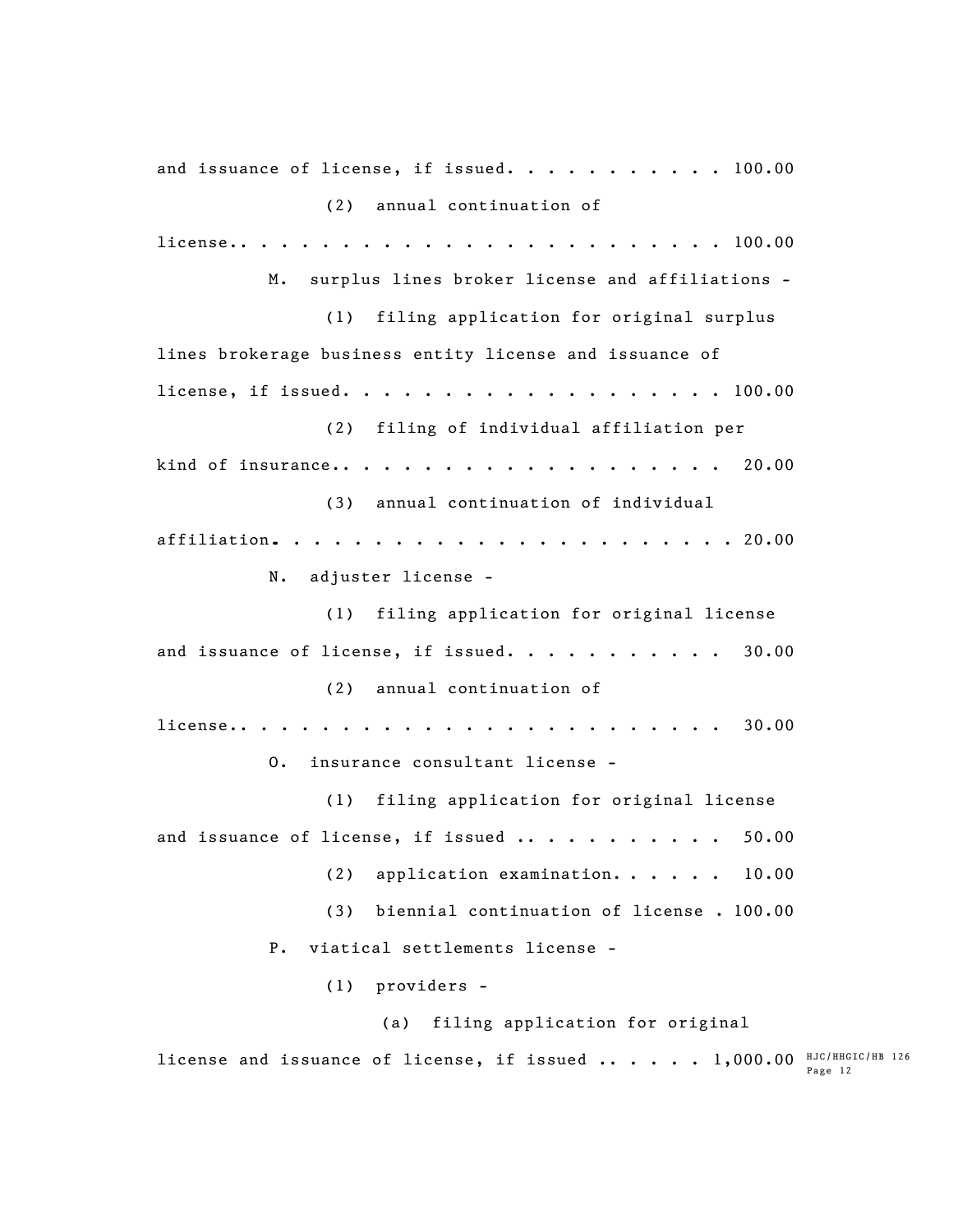HJC/HHGIC/HB 126 permit and issuance of permit, if issued. . . . . . . .  $100.00$   $_{\tt Page\ 13}^{\tt HIG/HHG}$ (b) annual continuation of license . . . . . . . . . . . . . . . . . . . . . . . . 200.00 (2) brokers - (a) filing application for original license and issuance of license, if issued ....... 100.00 (b) annual continuation of license . . . . . . . . . . . . . . . . . . . . . . . 100.00 (3) brokerages - (a) filing application for original license and issuance of license, if issued ....... 100.00 (b) annual continuation of license.. . . . . . . . . . . . . . . . . . . . . . . . 20.00 (c) filing of individual affiliation, per kind of insurance . . . . . . . . . . . . . . . . 20.00 (d) annual continuation of individual affiliation . . . . . . . . . . . . . . . . . . . . . . 20.00 Q. rating organization or rating advisory organization license - (1) filing application for license and issuance of license, if issued.  $\cdots$  . . . . . . . . . 100.00 (2) annual continuation of license.. . . . . . . . . . . . . . . . . . . . . . . . 100.00 R. nonprofit health care plans - (1) filing application for preliminary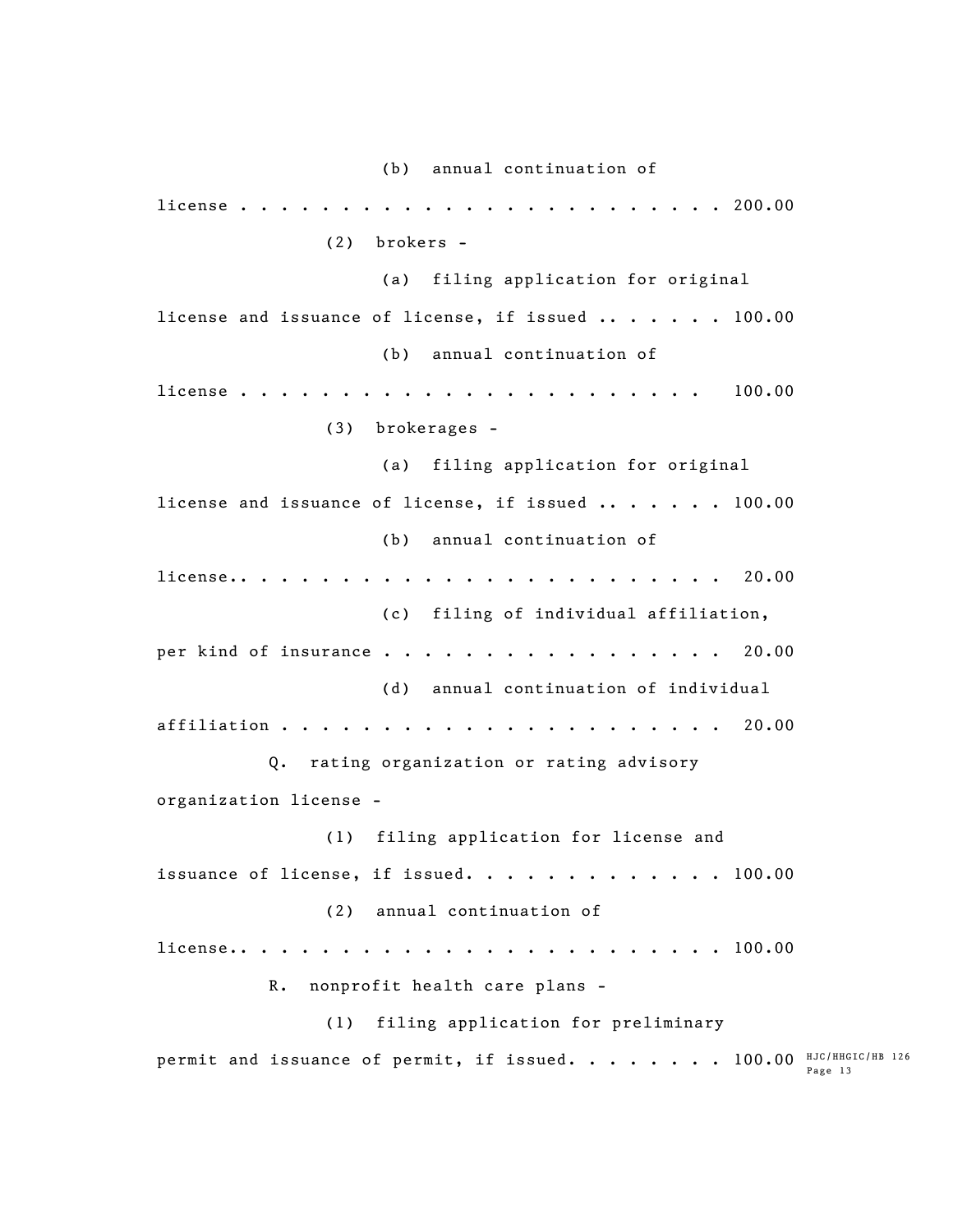HJC/HHGIC/HB 126 Page 14 license . . . . . . . . . . . . . . . . . . . . . . . . 20.00(2) certificate of authority, application, issuance, continuation, reinstatement, charter documents same as for insurers  $(3)$  annual statement, filing. . . . . 200.00 (4) agents and solicitors - (a) filing application for original license and issuance of license, if issued. . . . . . . 30.00 (b) examination for license conducted directly by superintendent, each instance of examination.. . . . . . . . . . . . . . . . . . . . . . 50.00 (c) annual continuation of appointment.. . . . . . . . . . . . . . . . . . . . . . 20.00 S. prepaid dental plans - (1) certificate of authority, application, issuance, continuation, reinstatement, charter documents same as for insurers  $(2)$  annual report, filing. . . . . . 200.00 (3) agents and solicitors - (a) filing application for original license and issuance of license, if issued. . . . . . 30.00 (b) examination for license conducted directly by superintendent, each instance of examination.. . . . . . . . . . . . . . . . . . . . . . 50.00 (c) annual continuation of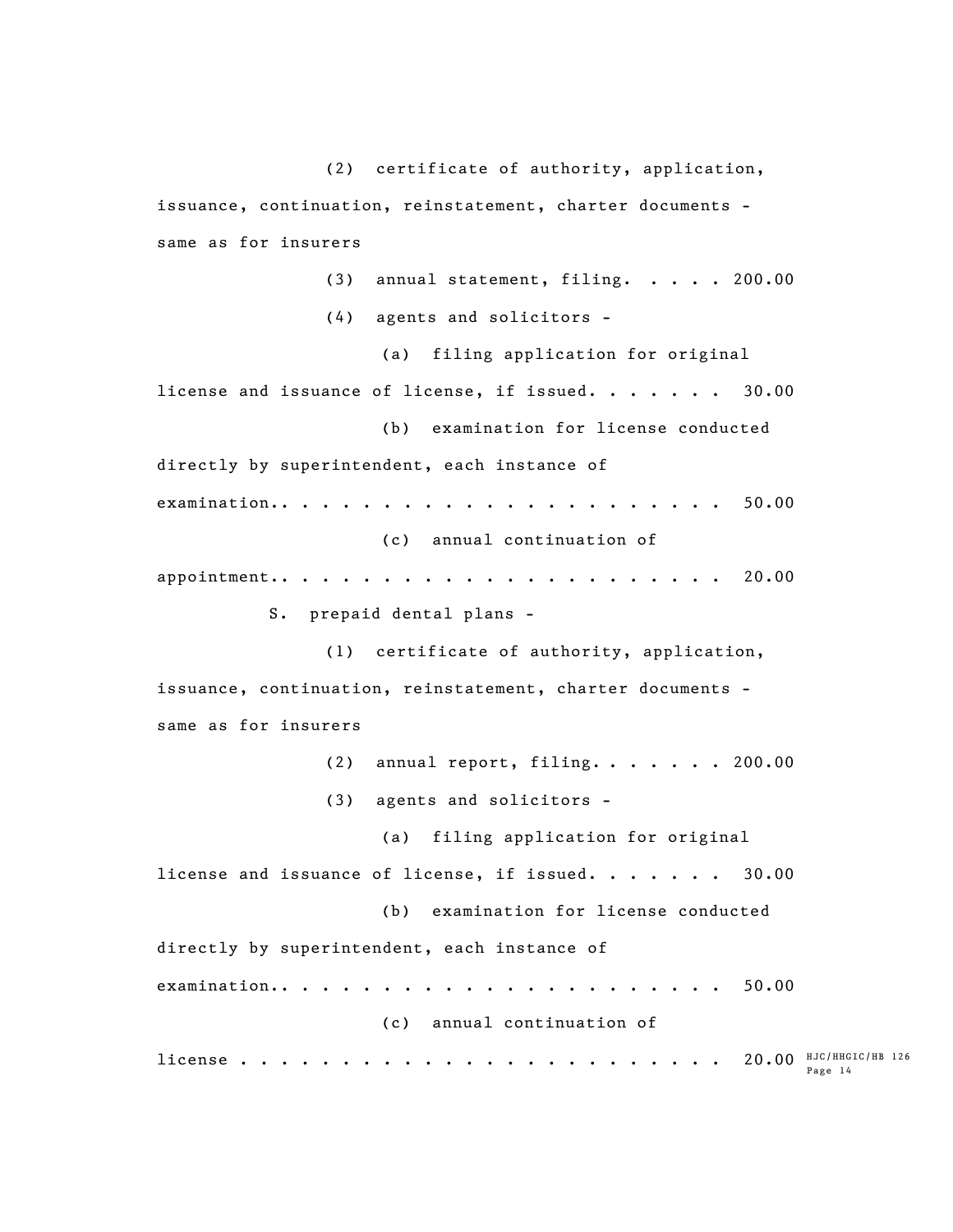T. prearranged funeral insurance - application for certificate of authority, issuance, continuation, reinstatement, charter documents, filing annual statement, licensing of sales representatives - same as for insurers

U. premium finance companies -

(1) filing application for original license and issuance of license, if issued. . . . . . . . . . 100.00

> (2) annual renewal of license. . . . . 100.00 V. motor clubs -

> > (1) certificate of authority -

(a) filing application for original certificate of authority and issuance of certificate of authority, if issued. . . . . . . . . . . . . . . . . 200.00 (b) annual continuation of certificate of authority. . . . . . . . . . . . . . . . . . . . . . 100.00 (2) sales representatives - (a) filing application for registration or license and issuance of registration or license, if issued, each representative.. . . . . . . . . . . . . . . . . 20.00 (b) annual continuation of registration or license, each representative.. . . . . . . . . . . 20.00 W. bail bondsmen - (1) filing application for original license as bail bondsman or solicitor, and issuance of license, if

 $30.00$  HJC/HHGIC/HB 126 Page 15 issued. . . . . . . . . . . . . . . . . . . . . . . . . 30.00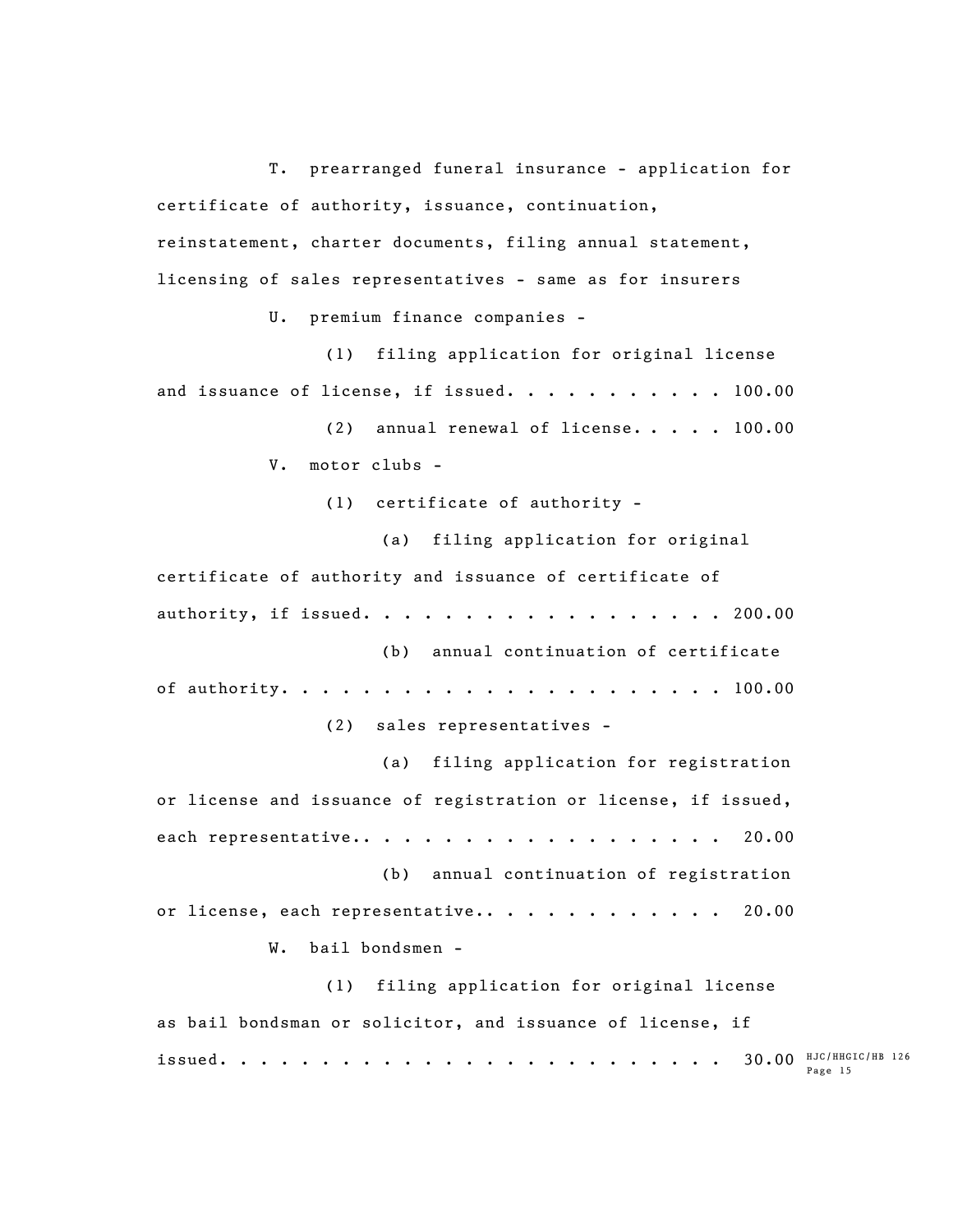(2) examination for license conducted directly by superintendent, each instance of examination.. . . . . . . . . . . . . . . . . . . . . . 50.00 (3) annual continuation of appointment.. . . . . . . . . . . . . . . . . . . . . . 20.00 X. securities salesperson license - (1) filing application for license and issuance of license, if issued.  $\ldots$  . . . . . . . . . 25.00 (2) annual renewal of license.....  $25.00$ Y. required filing of forms or rates - by all lines of business other than property or casualty - (1) rates. . . . . . . . . . . . . . . 50.00 (2) major form - each new policy and each package submission, which can include multiple policy forms, application forms, rider forms, endorsement forms or amendment forms.. . . . . . . . . . . . . . . . . . . . . . . . . 30.00 (3) incidental forms and rates - forms filed for informational purposes; riders, applications, endorsements and amendments filed individually; rate service organization reference filings; rates filed for informational purposes. . . . . . . . . . . . . . . . . . . . . . . . 15.00 Z. health maintenance organizations - (1) filing an application for a certificate of authority. . . . . . . . . . . . . . . . . . . . . 1,000.00 (2) annual continuation of certificate of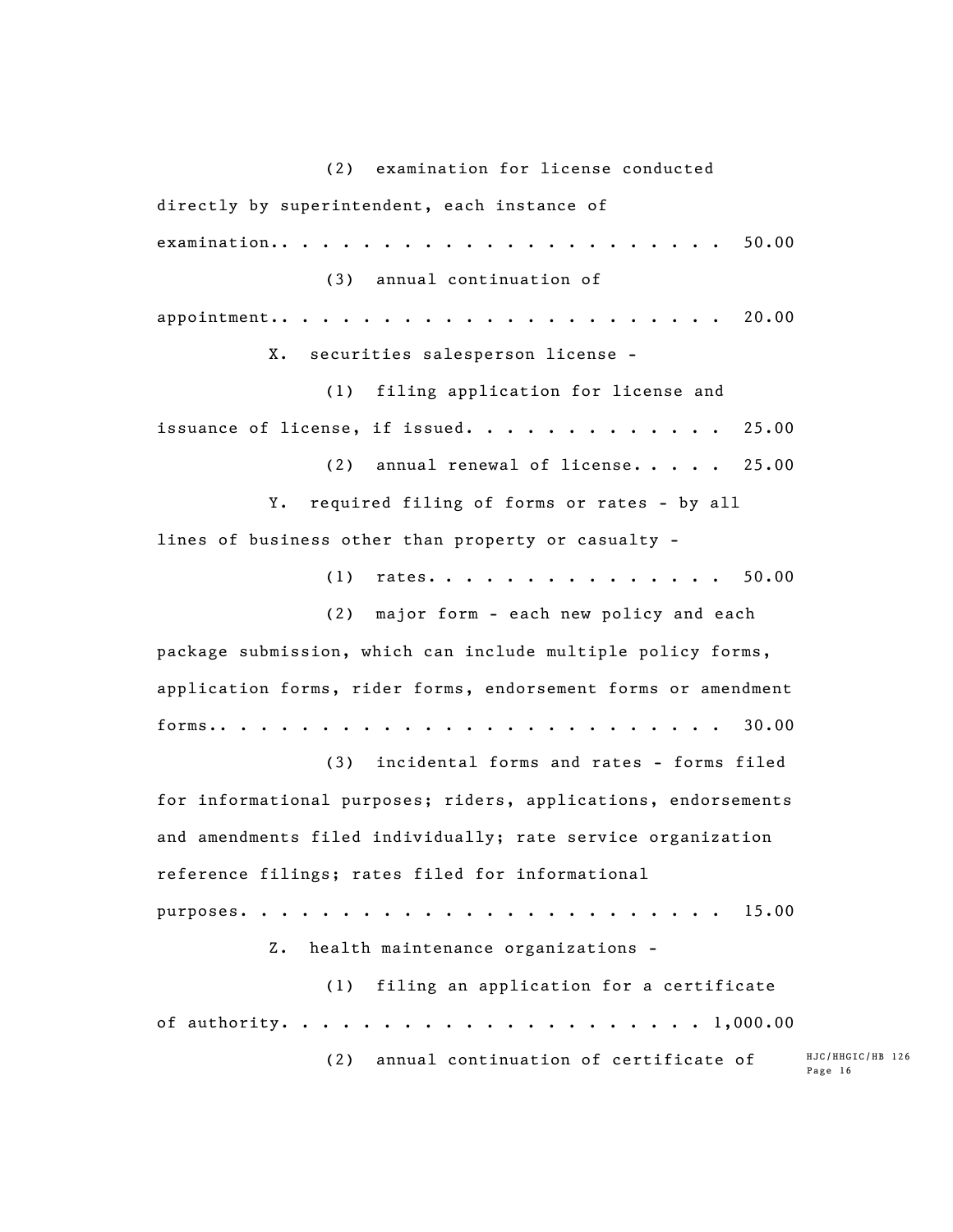HJC/HHGIC/HB 126 Page 17 authority.. . . . . . . . . . . . . . . . . . . . . . . 200.00 (3) filing each annual report  $\cdots$  . 200.00 (4) filing an amendment to organizational documents requiring approval.  $\cdots$ . . . . . . . . . . 200.00 (5) filing informational amendments. . . . . . . . . . . . . . . . . . . . . . . 50.00 (6) agents and solicitors - (a) filing application for original license and issuance of license, if issued. . . . . . 30.00 (b) examination for license, each instance of examination..................................50.00 (c) annual continuation of appointment . . . . . . . . . . . . . . . . . . . . . . 20.00 AA. purchasing groups and foreign risk retention groups - (1) original registration.  $\cdots$  . . . 500.00 (2) annual continuation of registration. . . . . . . . . . . . . . . . . . . . . . 200.00 (3) agent or broker fees - same as for authorized insurers BB. third party administrators - (1) filing application for original individual insurance administrator license. . . . . . 30.00 (2) filing application for original officer, manager or partner insurance administrator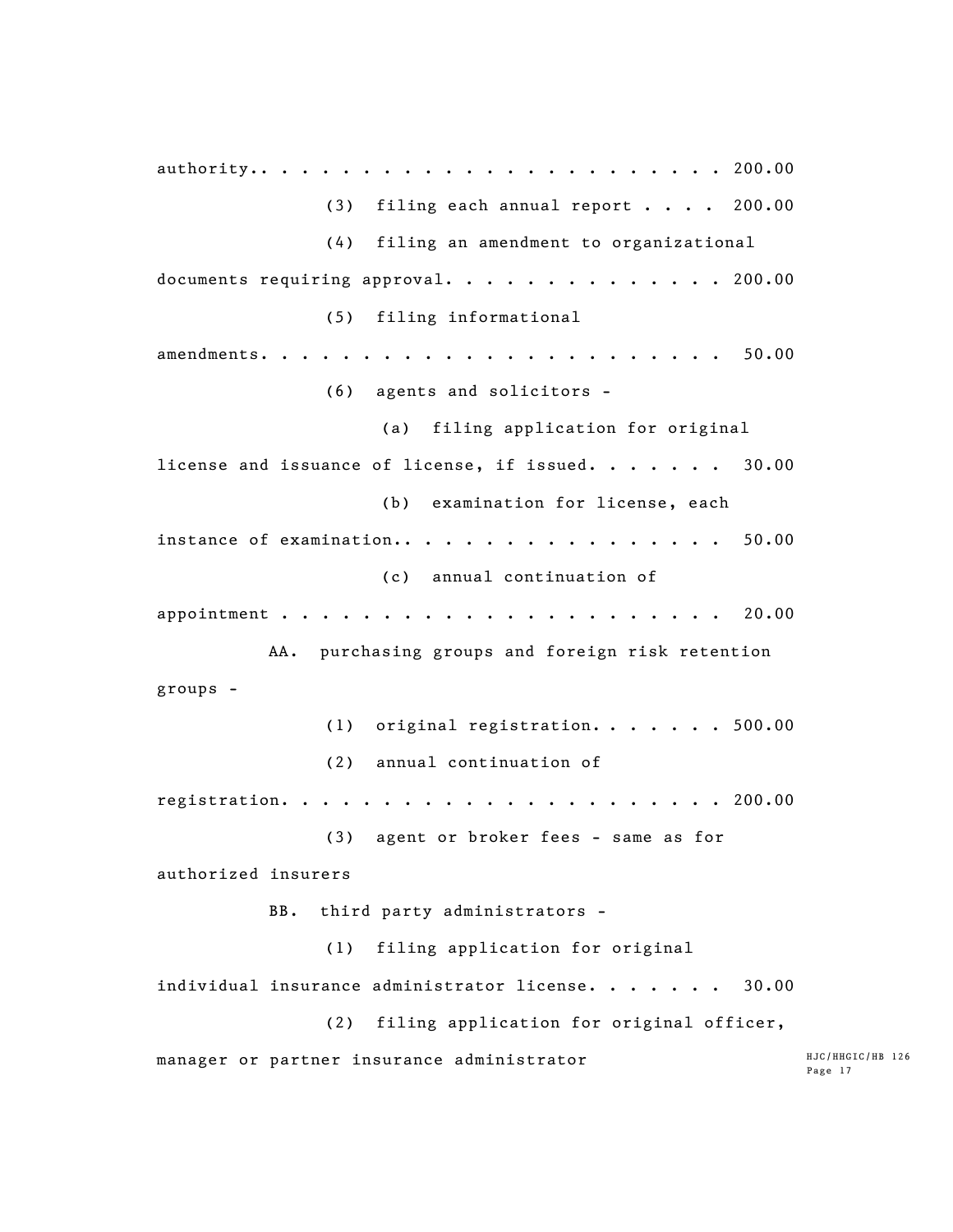HJC/HHGIC/HB 126 Page 18 license.. . . . . . . . . . . . . . . . . . . . . . . 100.00.license.. . . . . . . . . . . . . . . . . . . . . . . . 30.00 (3) annual continuation or renewal of license.. . . . . . . . . . . . . . . . . . . . . . . . 30.00 (4) examination for license conducted directly by the superintendent, each examination. . . . 75.00 (5) filing of annual report.  $\cdots$  . . . 50.00 CC. miscellaneous fees - (1) duplicate license . . . . . . . 30.00 (2) name change . . . . . . . . . . 30.00 (3) for each signature and seal of superintendent affixed to any instrument  $\cdots$  . . . . . 10.00 DD. pharmacy benefits managers - (1) filing an application for a license.. . . . . . . . . . . . . . . . . . . . . . . 1,000.00 (2) annual continuation of license, each year continued. . . . . . . . . . . . . . . . . . . . . 500.00 (3) filing each annual report. . . . 200.00 (4) filing an amendment to organizational documents requiring approval.  $\cdots$ . . . . . . . . . . 200.00 (5) filing informational amendments. . 100.00 (6) agents - (a) filing application for original license and issuance of license, if issued. . . . . . . 100.00 (b) annual continuation of